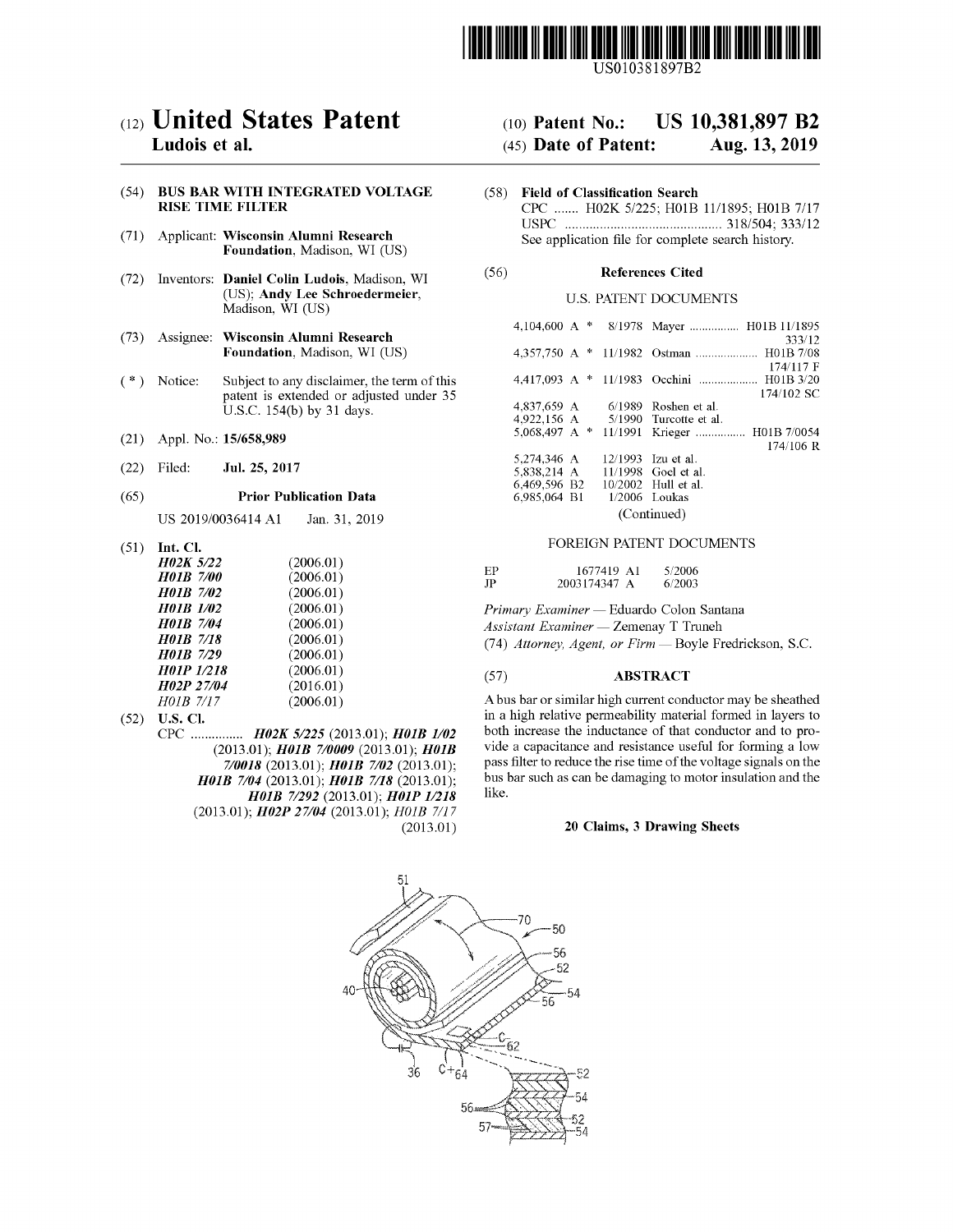## (56) **References Cited**

## U.S. PATENT DOCUMENTS

| 363/70<br>7.436.281 B2<br>$10/2008$ Brennan et al.<br>7,492,240 B1<br>$2/2009$ Cho et al. |  |
|-------------------------------------------------------------------------------------------|--|
|                                                                                           |  |
|                                                                                           |  |
|                                                                                           |  |
| 9,349,505 B2*<br>5/2016 Tozawa  H01B 7/17                                                 |  |
| 9.424.984 B2<br>$8/2016$ Ludois                                                           |  |
| 2003/0111256 A1*<br>6/2003 Fujiwara  H01B 1/023                                           |  |
| 174/128.1                                                                                 |  |
| 2006/0139971 A1<br>$6/2006$ Suzuki                                                        |  |
| 2008/0094860 A1<br>4/2008 Falk                                                            |  |
| 2012/0038434 A1<br>$2/2012$ Harrison                                                      |  |
| 2015/0255209 A1*<br>9/2015 Ludois  H01F 27/40                                             |  |
| 361/270                                                                                   |  |
| 5/2016 Radovinsky  H01B 12/02<br>2016/0141079 A1*                                         |  |
| 505/230                                                                                   |  |

\* cited by examiner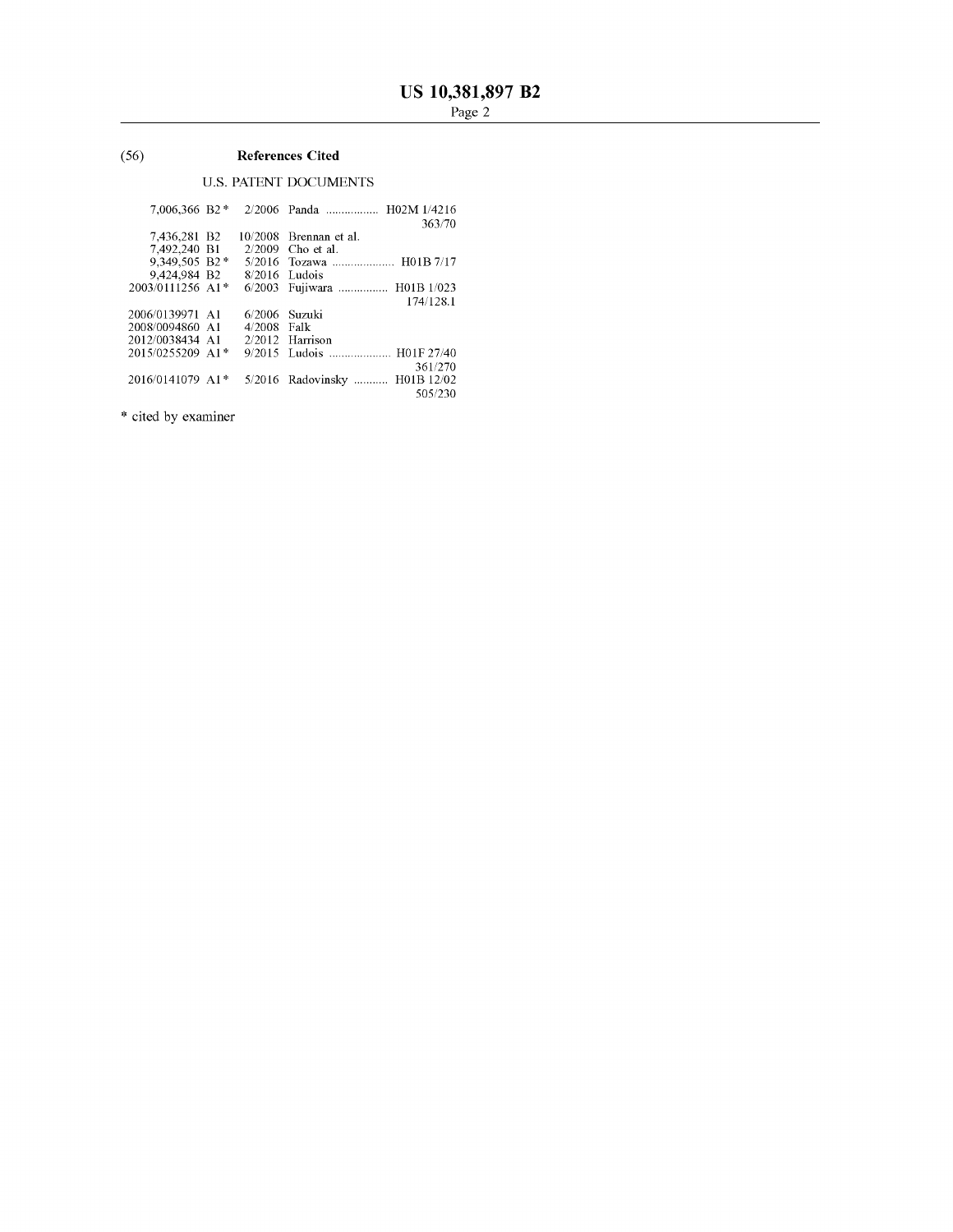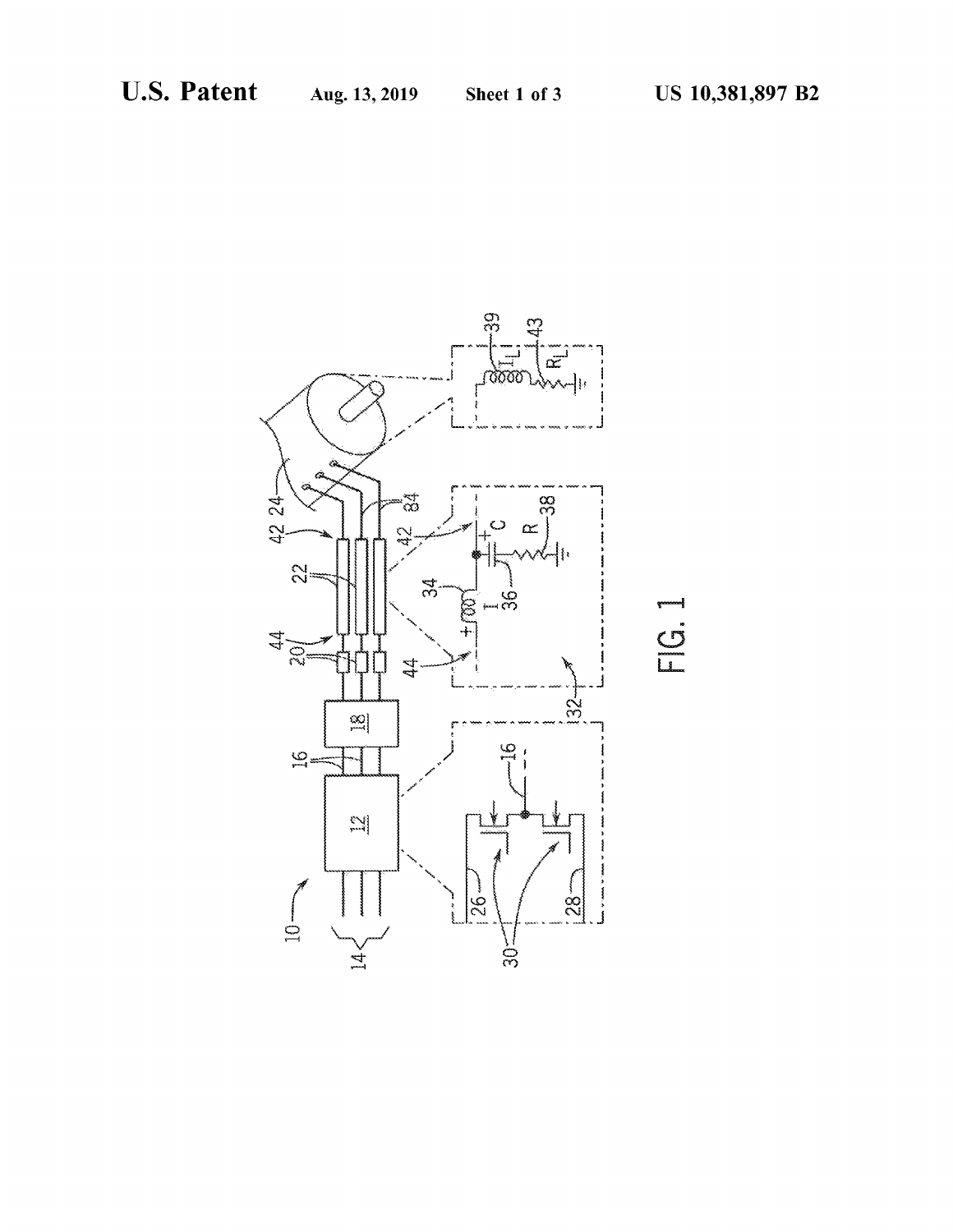



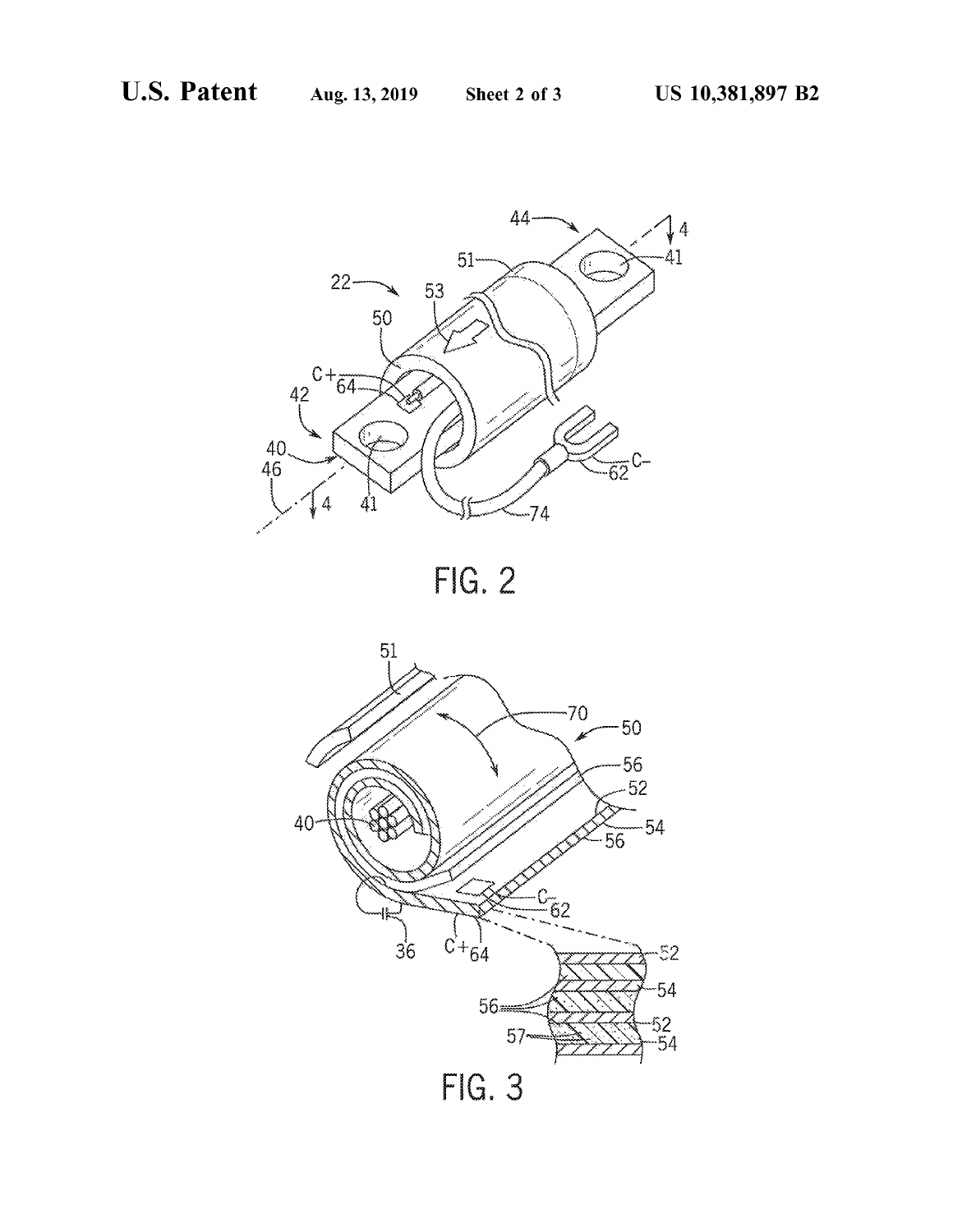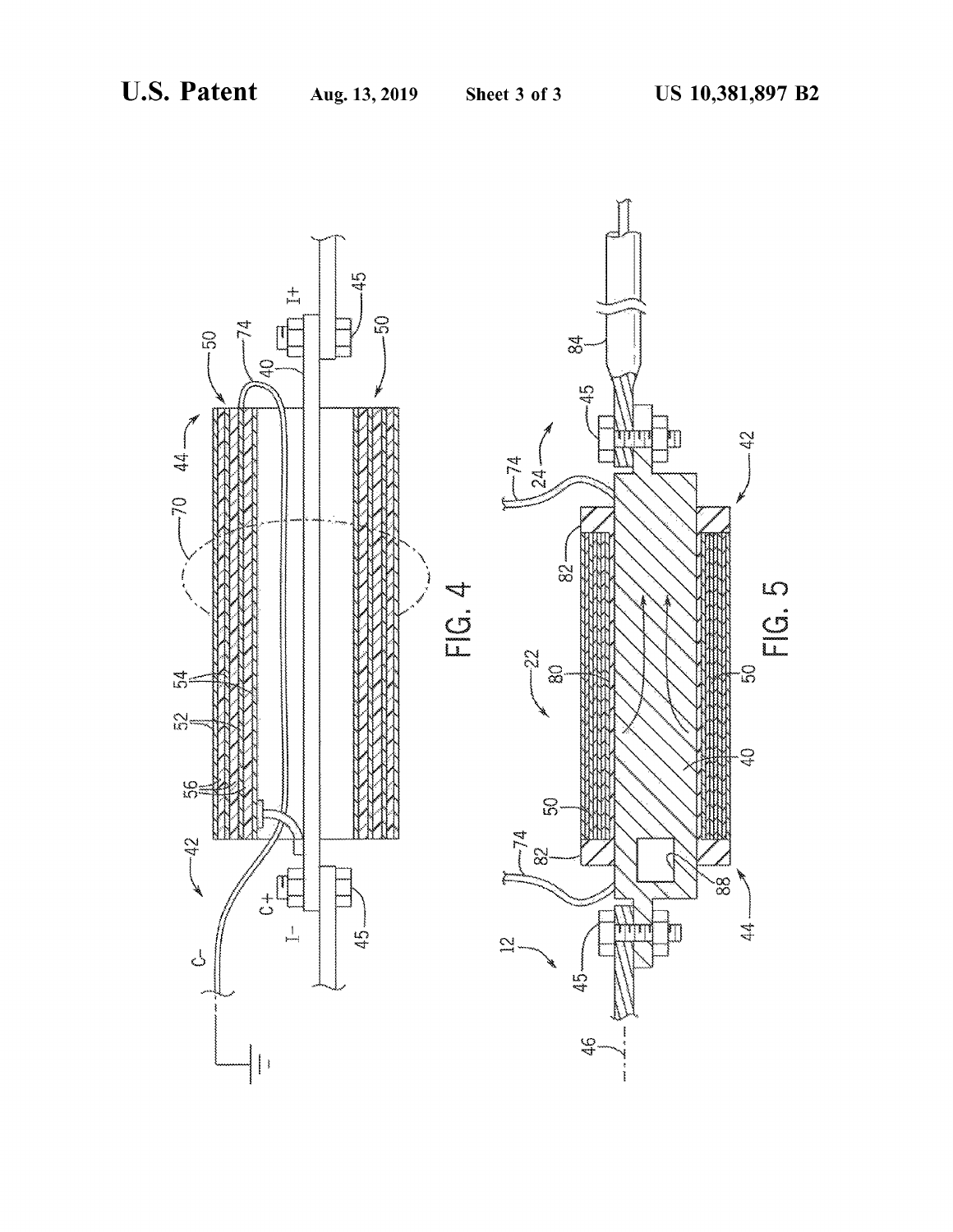## **BUS BAR WITH INTEGRATED VOLTAGE RISE TIME FILTER**

# SPONSORED RESEARCH OR DEVELOPMENT 5 tering.

## CROSS REFERENCE TO RELATED APPLICATION 10

The present invention relates to bus bars and similar high amperage conductors used in electrical circuits and in particular to a bus bar incorporating a filter against rapid voltage fluctuations.

High-power electrical equipment such as electrical 20 motors are increasingly powered using alternating current synthesized using semiconductor devices. Such synthesized power improves the efficiency of motor operation, for example, by allowing frequency and voltage supplied to the motor to be tailored to dynamic changes in the motor's 25 operating mode.

Desirably, the semiconductors used for power synthesis are operated in a switched mode, switching rapidly between an on-state and off-state to reduce power dissipation in the semiconductor device. Modern semiconductor devices, such 30 as those employing silicon carbide or gallium nitride, can provide extremely rapid switch rates in the nanosecond range.

The alternating current power generated by switched semiconductors may have substantial high-frequency com- 35 ponents caused by the rapid switching. These high-frequency components, often expressed in a rate of change of the voltage applied to the motor (dV/dT) and often termed "voltage rise time," can damage motor insulation causing premature insulation breakdown and can induce current flow 40 through bearing surfaces causing pitting and early bearing failure. High rise times can propagate standing waves down long motor cables as well, amplifying voltages at the motor terminals beyond their ratings.

For these reasons, standards have been developed, for 45 example, NEMA MG1 Part 31 and Part 30, which limit the acceptable voltage rise time and peak voltages applied to certain motors. For example, these standards may limit the peak voltage applied to the motor to be equal to 3 .1 times the rating of the motor voltage and the voltage rise time of the 50 voltage applied to the motor to be greater than or equal to 0.1 microseconds, where rise time is measured between 10 percent and 90 percent of peak voltage.

These requirements often require the introduction of additional filter components positioned between the motor 55 drive (synthesizing power for the motor) and the motor. In cases where a motor drive has been upgraded, the process of adding additional filter components may be difficult, requiring additional spacing in cabinets which were wired without contemplation of the need for filter modules.

## SUMMARY OF THE INVENTION

The present invention provides a bus bar or similar conductor incorporating voltage rise time filtration. The filter makes use of the inductance of the bus bar as is augmented by a surrounding layer of high relative perme-

ability material. This high relative permeability material also provides multiple layers that provide a necessary filter capacitance and damping resistance. The result is a compact STATEMENT REGARDING FEDERALLY form factor bus bar that also provides high-frequency fil-

Specifically, then, the present invention provides a bus conductor having a low resistance conductor extending along a length between a first and second end. A wrapping of alternate layers of a first and second layer of conductive material is provided in a spiral around the length of the low resistance conductor so as to expose the first and second ends of the low resistance conductor for connection thereto, BACKGROUND OF THE INVENTION where the first and second layer of conductive material are separated from each other by insulating material. The first layer of conductive material is electrically attached to a first end of the low resistance conductor and the second layer of

conductive material is electrically attached to a ground lead adapted to be connected to a ground or neutral point. It is thus a feature of at least one embodiment of the

invention to provide an extremely compact voltage rise time filter in the form factor of a bus bar or bus cable. In this regard, the energy storage volume of the capacitor may overlap energy storage volume of the inductor and the volume of the resistor, conserving space.

The bus conductor may provide a low pass electrical filter operating to receive at the second end a voltage stepping from zero to a peak value and limiting a corresponding rise time at the first end to greater than 0.1 microseconds. Characterized in another way, the low pass filter may provide a corner frequency of greater than 50 kilohertz.

It is thus a feature of at least one embodiment of the invention to provide a voltage rise filter suitable for use with current voltage rise rate standards.

The low resistance conductor may attach to the second layer of conductive material proximate to a second end of the low resistance conductor and then may pass within the wrapping to position proximate to the first end of the low resistance conductor.

It is thus a feature of at least one embodiment of the invention to provide a path of a lead of the effective capacitor formed by the invention that loops back within the wrapping to reduce or eliminate series inductance with the capacitance.

The low resistance conductor may be a bar having a constant area cross-section form of a metal selected from the group consisting of copper and aluminum. Alternatively, the low resistance conductor may be a multi-stranded cable rated for currents in excess of ten amperes.

It is thus a feature of at least one embodiment of the invention to provide a bus conductor suitable for high current levels with low resistance.

The first and second conductive layers may have a relative permeability of greater than 2

It is thus a feature of at least one embodiment of the invention to boost self-inductance of the bus bar as a filter component.

The first and second conductive layers may be a ferromagnetic foil. Alternatively, the first and second layers may 60 be of a combination of a conductive material and a high relative permeability material.

It is thus a feature of at least one embodiment of the invention to provide a material that is conductive, enhances the inductance of the bus bar conductor, and provides resistance for damping of voltage overshoots.

The bus conductor may further include a marking distinguishing the first end from the second end so that the first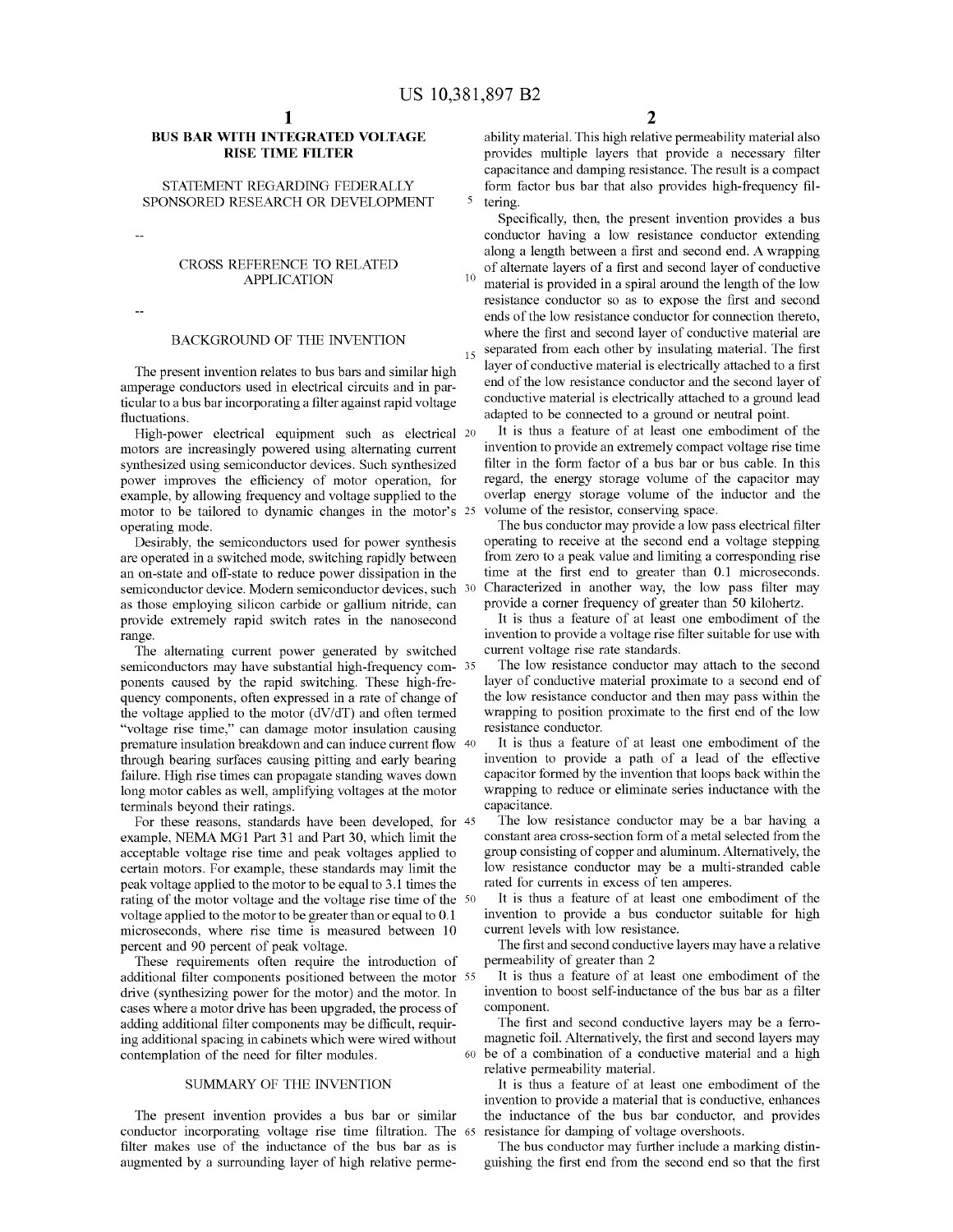end may be positioned to be proximate to a motor and the second end proximate to a power supply.

It is thus a feature of at least one embodiment of the invention to provide a bus bar replacement that simplifies installation.

The ground lead may be an insulated flexible wire that includes a terminating releasable connection to a ground point.

It is thus a feature of at least one embodiment of the invention to permit flexible connection of the ground con- <sup>10</sup> nection through the use of a low amperage flexible conductor.

The first and second ends may include attachment holes passing therethrough.

It is thus a feature of at least one embodiment of the invention to provide a filter that is compatible with a variety of bus bar designs.

The bus conductor may further include a protective cylindrical shroud fitting around the wrappings of an insulating material different from the insulating dielectric.

It is thus a feature of at least one embodiment of the invention to provide a damage resistant surface for the protection of the wrapping.

These particular objects and advantages may apply to only some embodiments falling within the claims and thus <sup>25</sup> do not define the scope of the invention.

## BRIEF DESCRIPTION OF THE DRAWINGS

FIG. 1 is a simplified block diagram of a typical motor <sup>30</sup> control system showing a solid-state power supply communicating with the motor through a bus bar set and showing the electrical equivalents of these elements;

FIG. **2** is a fragmentary perspective view of one embodiment of a bus bar suitable for the motor system of FIG. **1**  showing a central conductor with a rectangular cross-section surrounded by wrapped layers of conductive high relative permeability material boosting the inductance of the central conductor and providing a capacitance that may be grounded using a grounding strap;

FIG. **3** is a simplified diagram of the wrapped layers of FIG. **2** showing attachment of capacitor leads and showing an alternative central conductor in the form of a multistranded cable;

FIG. **4** is an exaggerated cross-section along line **4-4** of 45 FIG. **2** showing electrical connection of the capacitor element of the wrapping to the central conductor and ground strap;

FIG. **5** is a cross-sectional view similar to FIG. **4** showing a cylindrical central conductor having asymmetric thermal 50 conduction properties for conducting heat away from the wrapped layers and away from the solid-state power supply.

# PREFERRED EMBODIMENT

Referring now to FIG. **1,** an instructive application of the invention may provide for a motor drive system **10** having a solid-state power supply **12,** for example, the latter receiving three-phase input power **14** and outputting three phases of synthesized alternating current (AC) electrical power **16.**  The three phases of synthesized power may be controlled by a contactor or disconnect **18** and then may pass through corresponding fuses **20** and then a set of bus bar filters **22**  (one for each phase) to the motor **24.** 

The solid-state power supply **12** may make use of switching semiconductors **30** (a simplified output stage of only **4** 

single phase is shown) to switch power between a positive direct current (DC) rail **26** and negative DC rail **28.** The rails **26** and **28** are spanned by a series connection of the high-speed semiconductors **30** which may be alternately activated to create a rapid switch square wave of electrical power **16.** The semiconductors **30** may be, for example, silicon carbide semiconductors that can produce rise times less than 10 nanoseconds, or other similar semiconductor devices that may produce rise times of less than 0.1 microseconds. As used herein, rise time shall mean time it takes a voltage waveform to pass between 10 percent and 90 percent of its peak value.

According to the present invention, each bus bar filter **22**  operates as a low pass filter **32** providing a series inductance 15 **34** carrying current from the power supply **12** to the motor **24.** This inductance **34** may be shunted to ground at the end closest to the motor **24** by means of a capacitance **36** in series with a resistance **38.** The motor **24** is shown modeled as a series connected inductance **39** and resistance **43.** 

20 Referring now to FIG. **2,** in one embodiment, the bus bar filter **22** of FIG. **1** may assume a conventional form to provide a central conductor **40** formed of a conductive metal bar functioning as a primary conductor between the power supply **12** and the motor **24.** The central conductor **40** will 25 generally have a uniform cross-section for example rectangular or circular. The central conductor **40** extends typically hut not necessarily in a straight line from a first end **42** to a second end **44.** Typically, the metal of the central conductor will be copper or aluminum and will be rated at more than one ampere and preferably more than 10 amperes or even 100 amperes of current. Each of the first end **42** and second end **44** may have holes **41** drilled or formed there through for attachment of the bus bar filter **22** to other components, for example, by bolts **45** (shown in FIG. **4)** passing through the holes 41 of the first end 42 and second end 44.

Surrounding the central conductor **40,** and encircling an axis **46** extending along the length from the first end **42** to the second end **44,** is a set of conductive high relative permeability wrappings **50.** The wrappings **50** may be 40 shorter ( along axis **46)** than the central conductor **40** to allow the first end **42** and second end **44** to extend therefrom for electrical attachment to the motor **24** and fuses **20** shown in FIG. **1.** The wrappings **50** may be surrounded by a protective sheath **51,** for example, of a different polymer material than used in the wrappings **50** (as will be discussed below) to provide protection from abrasion or damage to the wrappings **50.** An indication **53** may be embossed or printed on the outside of the sheath **51** indicating a direction of the motor **24** ( or power supply) with respect to the bus bar filter **22** to ensure proper installation.

Referring also to FIG. **3,** the wrappings **50** provide a spiral winding of a first and second conductive layer **52** and **54**  separated by insulating dielectric layers **56** and encircling DETAILED DESCRIPTION OF THE the central conductor (in FIG. **3** shown as a multi-stranded 55 copper cable). The first conductive layer **52** and second conductive layer **54** as separated by the dielectric layers **56**  provide capacitance **36** therebetween. This capacitance **60**  may be connected to a positive capacitance terminal **64**  formed on layer **52** and a negative capacitance terminal **62**  formed on layer 54.

The qualities of the dielectric of the insulating dielectric layer **56** will typically be at least as effective as polyethylene and will exhibit an electrical breakdown voltage in excess of 200 volts. The dielectric of the insulating dielectric layer **56**  65 will be such as to increase that capacitance between the first conductive layer **52** and second conductive layer **54** by at least a factor of two compared to the use of an air dielectric.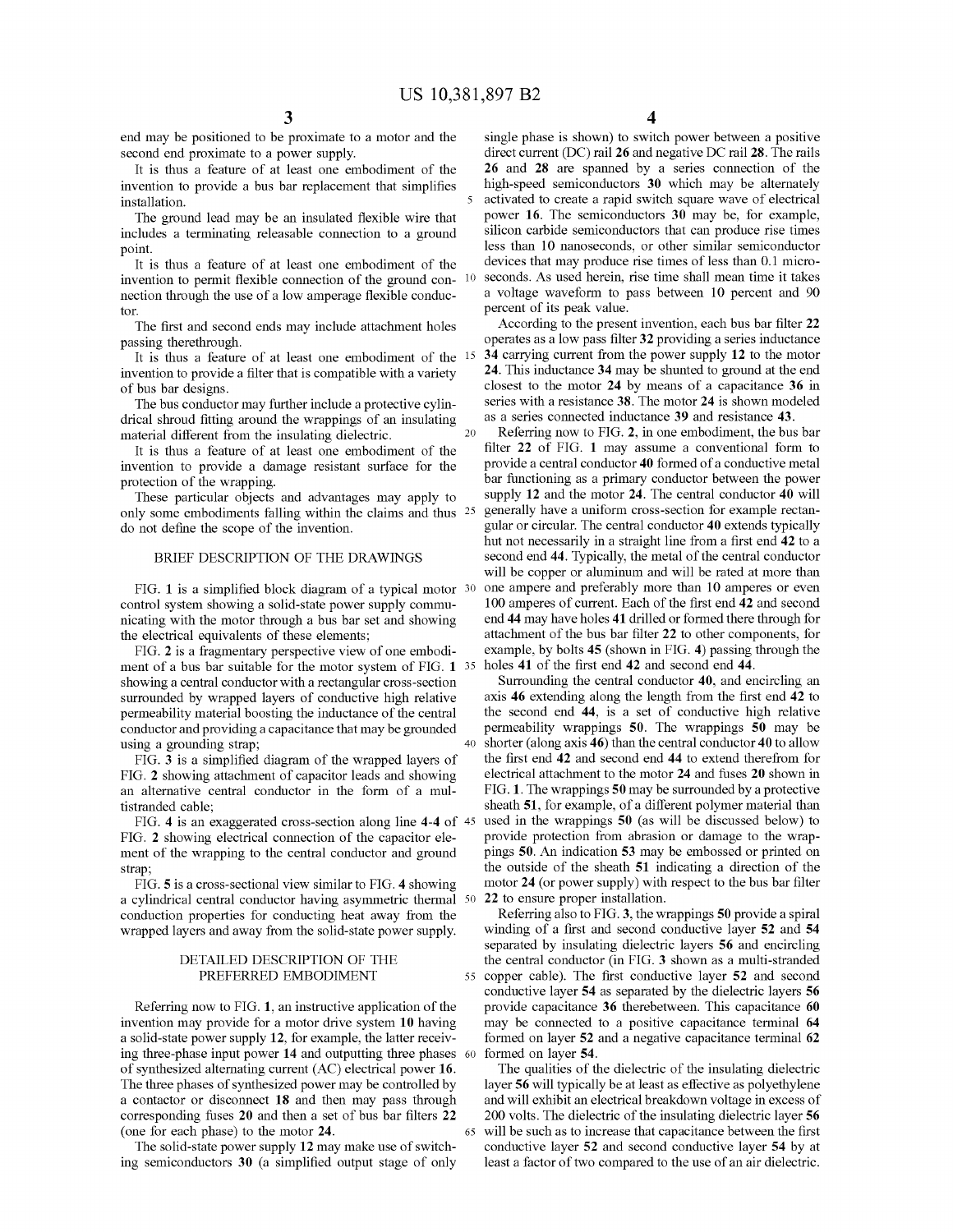The first and second conductive layers **52** and **54** may have a relatively high resistance as compared to the central main conductor, for example, being a silicon steel foil to provide the resistance **38** shown in FIG. **1.** In some embodiments, this resistance of the steel foil may be augmented with additional distributed or discrete resistance placed in series with lead **74** described below.

This steel foil also provides a high relative permeability material that boosts the inductance of the central conductor **40** to provide inductance **34.** Generally, the relative permeability of the wrappings **50** will provide an inductance of greater than 0.5 micro henries and will increase the inductance of the central conductor **40** by more than twice the inductance of the central conductor **40** without the wrappings **50.** Generally, the layers **52** and **54** are positioned parallel to magnetic field lines **70** caused by conduction of electrical current from the first end **42** to the second end **44**  along axis **46** thus reducing eddy current generation. Desirably the values of the capacitance **36** and inductance **34** will provide a low pass electrical filter operating having a corner frequency greater than 50 kilohertz.

Alternatively, or in addition to the relative permeability of the first and second conductive layers **52 and 54,** the insulating dielectric layer **56** may incorporate particulate high relative permeability materials **57,** for example, in granular form incorporated into the polymer of the dielectric layer **56** or the composition of the conductive material of layers **52 and 54** such as magnesium and zinc ferrite or nickel-zinc ferrite, exhibiting ferromagnetic or ferrimagnetic properties and high relative permeability, for example 30 greater than 2, and preferably greater than 10. In this case, the conductive material of the first and second layers **52** and **54** need not be high relative permeability material but may It will be understood that the term "rise rate" refers be, for example, formed of other conductive materials including nonferrous materials or carbon.

The hysteresis loss in the conductive layers **52** also negative direction. contribute to an effective resistance shunting the central conductor **40** such as also provides for damping. This shunting resistance may be augmented by a discrete resistor attached across opposite ends of the central conductor **40** if 40 one or more of such elements or features. The terms "comdesired.

Referring now to FIG. **4,** a series inductance of the capacitance **36** and its associated leads may be reduced by providing an effective "loop back" of current flow from capacitor terminal C+ near first end **42** to capacitor terminal C near second end **44** (within the wrappings **50)** and then back, by means of loopback conductor **74** through the interior of the wrappings **50,** toward first end **42** to exit from those wrappings **50** to be connected to ground.

Construction techniques for integrated capacitors and 50 inductors are taught by co-pending application U.S. application Ser. No. 14/197,580 filed Mar. 5, 2014 (now issued as U.S. Pat. No. 9,424,984), and co-pending application Ser. No. 14/826,572 filed Aug. 14, 2015, both assigned to the assignee of the present invention and hereby incorporated by 55 reference.

When multistranded copper is provided as a central conductor **40,** it may be terminated with a copper ferrule providing the holes **41** and the first and second conductive layers **52 and 54** may be of a ductile material such as a soft 60 iron or steel or elastic material such as a composite polymer conductor.

Referring now to FIG. **5,** it will be appreciated that the resistance **38** (shown in FIG. **1)** implemented by the wrappings **50** will generate heat that may be conducted into the 65 material of the central conductor **40** through an electrically insulating but thermally conductive epoxy or the like form-

ing a layer **80** on the inner side of the wrappings **50** and, for example, forming end caps **82** abutting the edges of the foil layers of the wrappings **50** at the first end **42** and second end **44.** Selection of the insulating dielectric **56** may also be such as to promote thermal conduction. The conducted heat made be then carried into cabling **84** toward the motor **24** away from the heat sensitive elements of the power supply **12.** 

The central conductor **40** may be constructed to resist heat flow toward the second end **44,** for example, by the inclusion 10 of a void **88** or other thermally insulating stop resisting thermal flow out of end **44.** In this regard, the end cap **82** at end **44** may be displaced inwardly from the void **88.** 

Certain terminology is used herein for purposes of reference only, and thus is not intended to be limiting. For example, terms such as "upper", "lower", "above", and "below" refer to directions in the drawings to which reference is made. Terms such as "front", "back", "rear", "bottom" and "side", describe the orientation of portions of the component within a consistent hut arbitrary frame of reference which is made clear by reference to the text and the associated drawings describing the component under discussion. Such terminology may include the words specifically mentioned above, derivatives thereof, and words of similar import. Similarly, the terms "first", "second" and 25 other such numerical terms referring to structures do not imply a sequence or order unless clearly indicated by the context.

The terms "ground" and "ground point" should be generally understood to be either power supply ground or a floating or common neutral point (for example in a threephase system) providing an electrical return for the filter of the present invention.

generally to rapid voltage fluctuations including those from 35 a negative to positive direction and those from a positive to

When introducing elements or features of the present disclosure and the exemplary embodiments, the articles "a", "an", "the" and "said" are intended to mean that there are prising", "including" and "having" are intended to be inclusive and mean that there may be additional elements or features other than those specifically noted. It is further to be understood that the method steps, processes, and operations described herein are not to be construed as necessarily requiring their performance in the particular order discussed or illustrated, unless specifically identified as an order of performance. It is also to be understood that additional or alternative steps may be employed.

It is specifically intended that the present invention not be limited to the embodiments and illustrations contained herein and the claims should be understood to include modified forms of those embodiments including portions of the embodiments and combinations of elements of different embodiments as come within the scope of the following claims. All of the publications described herein, including patents and non-patent publications, are hereby incorporated herein by reference in their entireties.

What we claim is:

**1.** A bus conductor comprising:

- an electrical conductor extending along a length between a first and second end; and
- a wrapping spiraling around and radially outward from the length of the electrical conductor so as to expose the first and second ends of the electrical conductor for connection thereto, the wrapping being interleaved